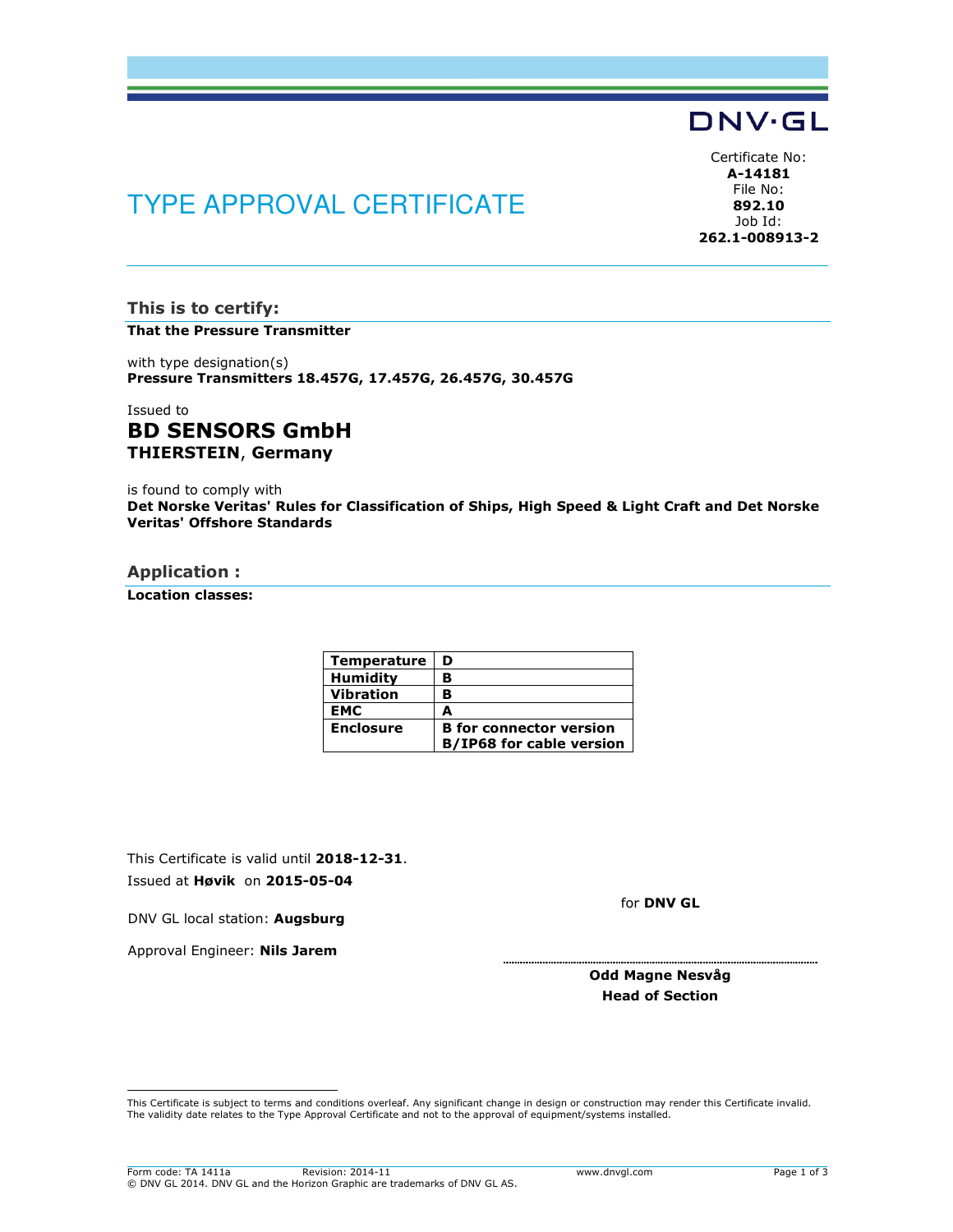Certificate No: A-14181 File No: 892.10<br>Job Id: 262.1-0 Job Id: 262.1-008913-2

#### Product description

Pressure Transmitters: 17.457G, 18.457G, 26.457G, 30.457G

| Type                   | 17.457G    | 18.457G                                                    | 26.457G    | 30.457G                |
|------------------------|------------|------------------------------------------------------------|------------|------------------------|
| Input                  |            | 016 bar up to $\vert$ 0100 mbar up to $\vert$ 01 bar up to |            | $\vert$ 01,6 bar up to |
|                        | $0600$ bar | $06$ bar                                                   | $0400$ bar | 0250 bar               |
| Output                 | $420$ mA   | $420$ mA                                                   | $420$ mA   | $420$ mA               |
| Nominal Voltage        | 24 VDC     |                                                            |            |                        |
| <b>Standard Supply</b> | 832 VDC    |                                                            |            |                        |

#### Application/Limitation

The Type Approval covers hardware listed under Product description. When the hardware is used in applications to be classed by DNV, documentation for the actual application is to be submitted for approval, by inclusion in an instrument list, by the manufacturer of the application system in each case. Reference is made to DNV Rules for Ships Pt.4 Ch.9 Control and Monitoring Systems.

## Type Approval documentation

#### Tests carried out

Applicable tests according to Standard for Certification No. 2.4, April 2006.

Power Supply Variation test carried out for 8 and 39,2 VDC for 17.457G.

Pressure transmitters cable outlet with cable and with/without air tube (IP68) tested at 4 bar for 24 hours.

Vibration Endurance test performed at 30 Hz frequency and 20 g acceleration amplitude for 90 min. in longitudinal and transversal axis according to DIN EN 60068-2-6.

Shock test (half-sine) performed for Acceleration amplitudes: 100g (2 ms), 40g (6 ms) and 500g (1 ms) according to DIN EN 60068-2-27.

#### Marking of product

Manufacturer: BD SENSORS GmbH Model name: As listed under Product description Serial number: Unique for each delievered item

#### Periodical assessment

The scope of the periodical assessment is to verify that the conditions stipulated for the type are complied with, and that no alterations are made to the product design or choice of systems, software versions, components and/or materials.

The main elements of the assessment are:

- Ensure that type approved documentation is available
- Inspection of factory samples, selected at random from the production line (where practicable)
- Review of production and inspection routines, including test records from product sample tests and control routines
- Ensuring that systems, software versions, components and/or materials used comply with type approved documents and/or referenced system, software, component and material specifications
- Review of possible changes in design of systems, software versions, components, materials and/or performance, and make sure that such changes do not affect the type approval given
- Ensuring traceability between manufacturer's product type marking and the type approval certificate